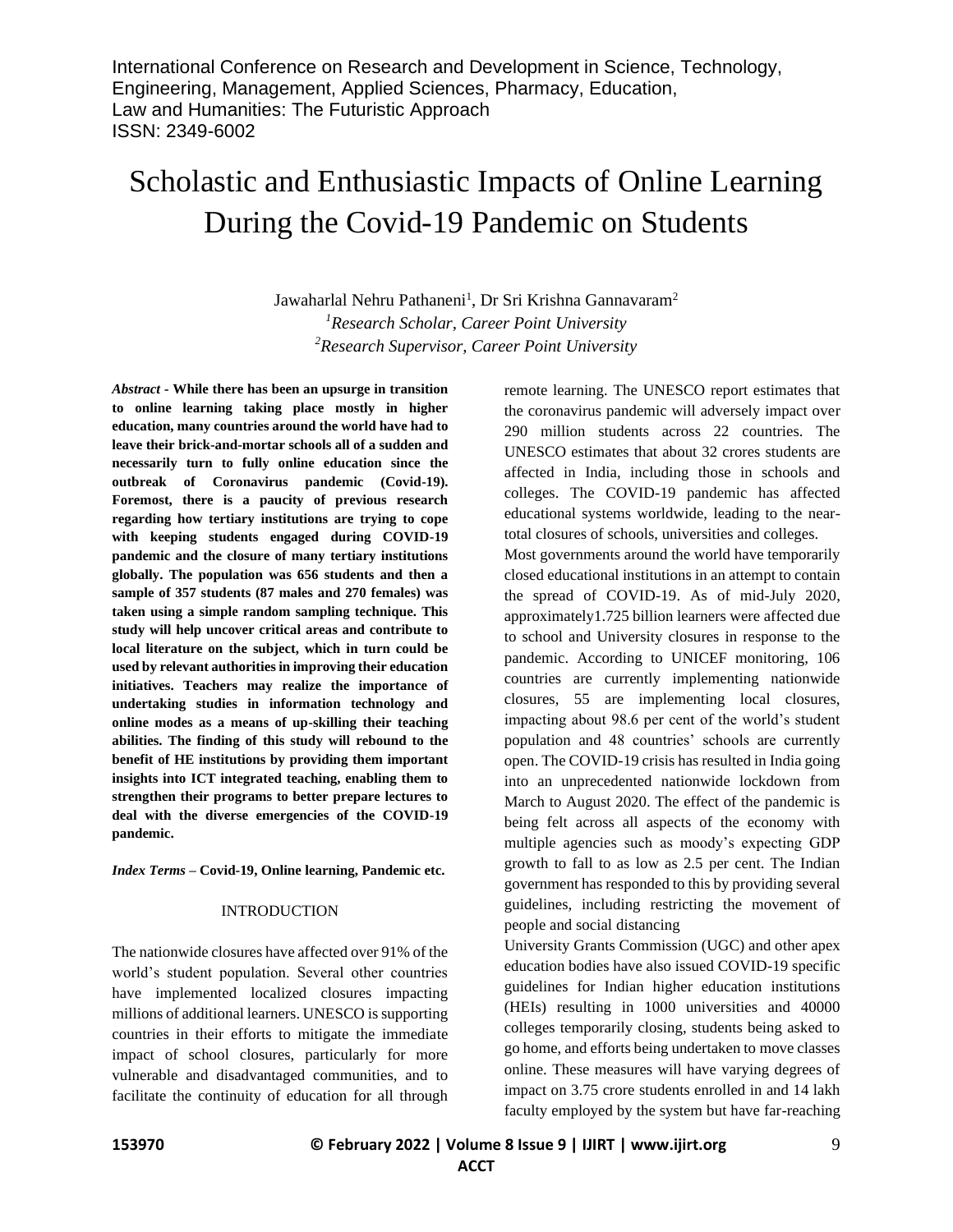economic and societal consequences. School closures in response to the pandemic have shed light on various social and economic issues, including student debt, digital learning, food insecurity, and homelessness, as well as access to childcare, healthcare, housing, internet, and disability services. The impact was more severe for disadvantaged children and their families, causing interrupted learning, compromised nutrition, childcare problems, and consequently the economic cost to families could not work.

Higher education leaders are also concerned that an extended lockdown due to the pandemic could have a deeper impact on the sector, as COVID-19 has disrupted the current Health sector and might harm Healthcare activities. This year, about 1.44 crore students is appearing for their school leaving exams and about 50 lakhs of these students will be looking to enroll in a higher education institution in this academic session. Institutions planning for their admissions cycle will need to muster their limited resources, have an agile response plan to COVID-19, and build resilience to minimize the impact on their enrolments, diversity of students, and revenues.

Thus, COVID created many challenges and opportunities for educational institutes to strengthen their technical knowledge and infrastructure. The lockdown has given them a ray of hope for teachers and students to continue their educational activities online. The teachers assigned work to students via the internet, delivered lectures through live video conferencing using different Apps like Zoom, Google meets, Jio meets, Facebook, YouTube, and Skype etc. There are WhatsApp groups of guardians, teachers, students and parents for effective communication through which they are always in touch to share their difficulties through this e-medium. Even though India has been adapting the new-age learning, but they still lie an obstacle in making the endeavours entirely successful. What remains intact is that only 45 crore people of our total population of the country have access to the internet and thus to e-learning.

# **2. PROMOTING OF DIGITAL EDUCATION IN GOVT. OF INDIA**

The Ministry of Human Resources Development and its associated institutions are promoting digital education through Online Educational Platforms and the mediums of TV and RADIO. When the Government of India declared a nationwide lockdown on 23rd March 2020 to contain the spread of COVID-19, immediate action was taken to intensify digital learning with equity so that students across the country could continue their learning even during the lockdown. The Ministry has, over the last few years, developed a rich variety of online resources that are available on a variety of platforms. While students and teachers can access these through their laptops, desktops and mobile phones, these resources are being reached to learners in remote areas through Television and Radio.

# **3. METHODOLOGY**

#### **3.1 Research Design**

Based on the objectives to be achieved in this study, the research design used was quantitative with a survey approach.

# **3.2 Data Collection**

The method used in this research is a questionnaire using a Likert scale.

# **3.3 Statistical Tools**

To analyze the results of the research on the first research objective, the data analysis technique used was descriptive statistics (frequency and percentage), then to analyze the results of the study on the second research objective using Multivariate Analysis (MANOVA), and to analyze the results of the research on the third research objective using the correlation. The level of significance for all data analyzes was 5%.

# **4. RESULT & DISCUSSION**

#### **4.1 Online Learning Satisfaction Level in Students**

The results of the descriptive analysis in table 1 show that the level of online learning satisfaction with students for each indicator is: 1) learning objectives (High = 312 people / 87.4%, moderate = 44 people / 12.3%, Low = 1 person  $\ell$ . 3% ), 2) student assessment & measurement (High =  $324$  people /  $90.8\%$ , moderate  $= 33$  people / 9.2%, Low  $= 0$  people / 0%), 3) learning resources & materials (High = 294 people / 82.4%,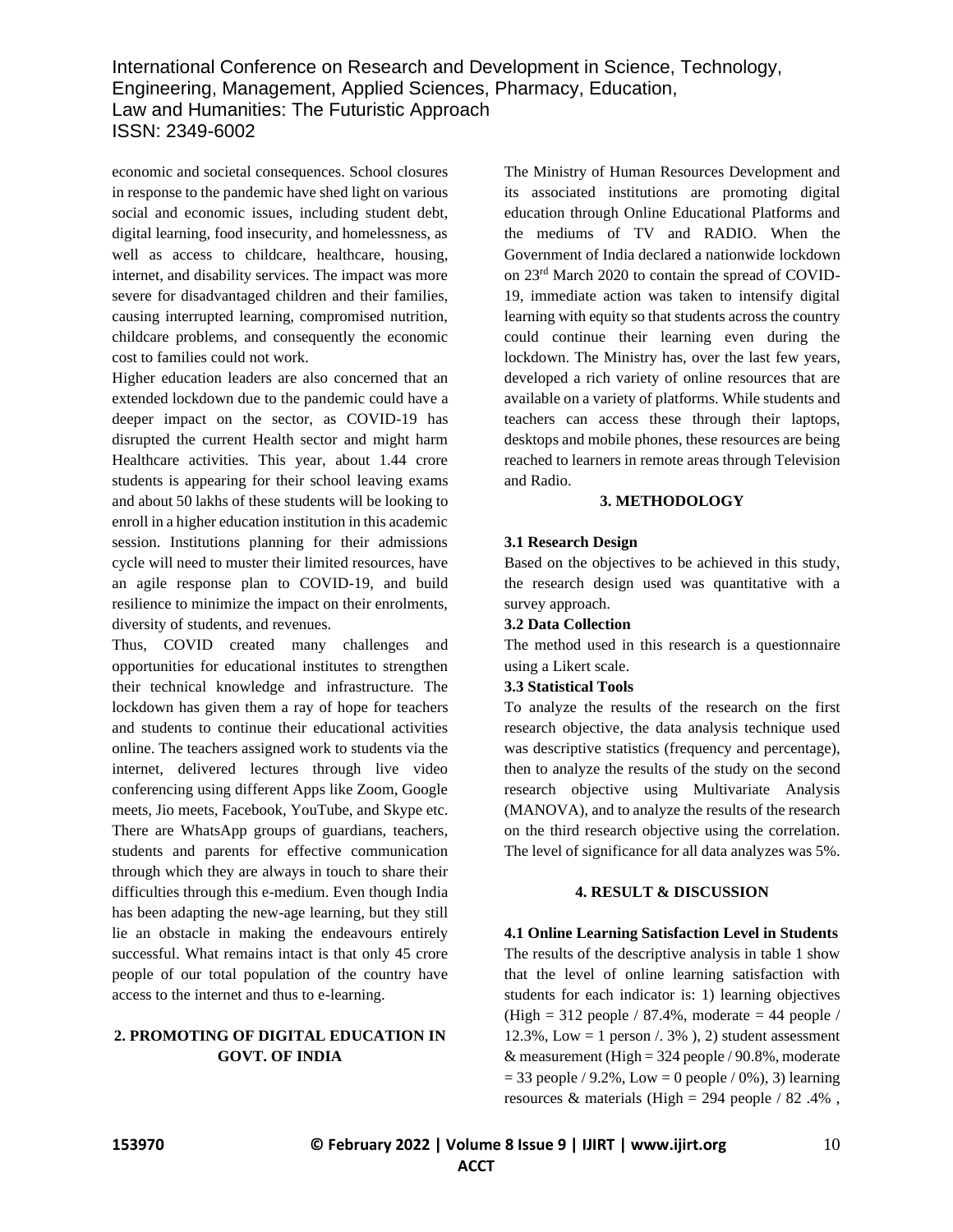moderate = 63 people / 17.6%, Low = 0 people / 0%), 4) interactions (High  $=$  319 people 89.4%, moderate  $=$ 38 people /  $10.6\%$ , Low = 0 people / 0%), 5) course technology (High = 218 people /  $61.1\%$ , medium = 137 people / 38.4%, Low = 2 people / 0.5%).

| Variable     | Sub Variable                              | Frequency |        |          | Percentage |        |          |
|--------------|-------------------------------------------|-----------|--------|----------|------------|--------|----------|
|              |                                           | High/More | Middle | Low/Less | High/More  | Middle | Low/Less |
| Online       | learning objectives                       | 312       | 44     |          | 87.4%      | 12.3%  | .3%      |
| Learning     | student assessment & measurement          | 324       | 33     |          | 90.8%      | 9.2%   | 0%       |
| Satisfaction | learning resources & materials            | 294       | 63     |          | 82.4%      | 17.6%  | 0%       |
|              | interactions<br>student.<br>(instructor.) | 319       | 38     |          | 89.4%      | 10.6%  | 0%       |
|              | content)                                  |           |        |          |            |        |          |
|              | course technology                         | 218       | 137    |          | 61.1%      | 38.4%  | .5%      |

Table 1: Frequency and Percentage: Level of Online Learning Satisfaction

The results of multivariate analysis in table 1 show that in the gender variable there is no significant difference between male and female students regarding online learning satisfaction with a value of  $F(5) = .493$  and p>.05. The years of study variable also shows that there is no significant difference between students in the first year, second year, and third year regarding

online learning satisfaction with a value of  $F(10) =$ .595 and  $p > .05$ . Meanwhile, in the major variables, there are significant differences between the majors of counseling, physical education math education, Indonesian language and primary school teacher education with a value of F (20) = 2.216 and  $p < 0.05$ .

Table 2: Multivariate Analysis: Differences in Online Learning Satisfaction based on Gender, Major, Years of Study

| Effect                | Pillai's Trace | F Ratio | DF     | Error DF | Sig of F |
|-----------------------|----------------|---------|--------|----------|----------|
| Gender                | .008           | .493    | 5.000  | 325.000  | .781     |
| Maior                 | .131           | 2.216   | 20,000 | 1312.000 | .002     |
| <b>Years of Study</b> | .018           | .595    | 10.000 | 652.000  | .819     |

4.2 Relationship between Online Learning Satisfaction and Academic Achievement

The results of the intercorrelation analysis in table 3 show that all variables interact positively and significantly. Learning outcomes or objectives  $(r =$ .219, p <.05), student assessment  $&$  measurement (r =

.142, p <.05), learning resources & materials ( $r = .136$ , p <.05), learner interactions (instructor, student, content) ( $r = .182$ ,  $p < .05$ ), course technology ( $r = .141$ , p <.05) had a significant positive relationship with academic achievement.

| Table 3: Intercorrelations: Relationship between Online Learning Satisfaction with Academic Achievement |  |  |
|---------------------------------------------------------------------------------------------------------|--|--|
|                                                                                                         |  |  |

| Variable                                    | М    | <b>SD</b> |          |          |          |          |        |
|---------------------------------------------|------|-----------|----------|----------|----------|----------|--------|
| Learning objectives                         | 12.3 | 1.8       |          |          |          |          |        |
| Student assessment & measurement            | 15.8 | I.9       | $.647**$ |          |          |          |        |
| Learning resources & materials              | 15.1 | 2.1       | $.664**$ | $.668**$ |          |          |        |
| Interactions (instructor, student, content) | 15.5 | 1.8       | $.514**$ | $.603**$ | $.654**$ |          |        |
| Course technology                           | 8.5  | 1.J       | $.422**$ | $.454**$ | $.637**$ | $.545**$ | $\sim$ |
| <b>GPA</b>                                  | 3.6  | .4        | $.219**$ | $.142**$ | $.136**$ | $.182**$ | .141** |

 $*p<.05$ ,  $*p<.01$ 

#### 5. CONCLUSION

COVID-19 has impacted immensely to the education sector of India. Though it has created many challenges, various opportunities are also evolving. The Indian Govt. and different stakeholders of education have explored the possibility of Open and Distance learning by adopting different digital technologies to cope up with the present crisis of COVID-19. India is not fully equipped to make education reach all corners of the nation via digital platforms. The findings showed that the average value